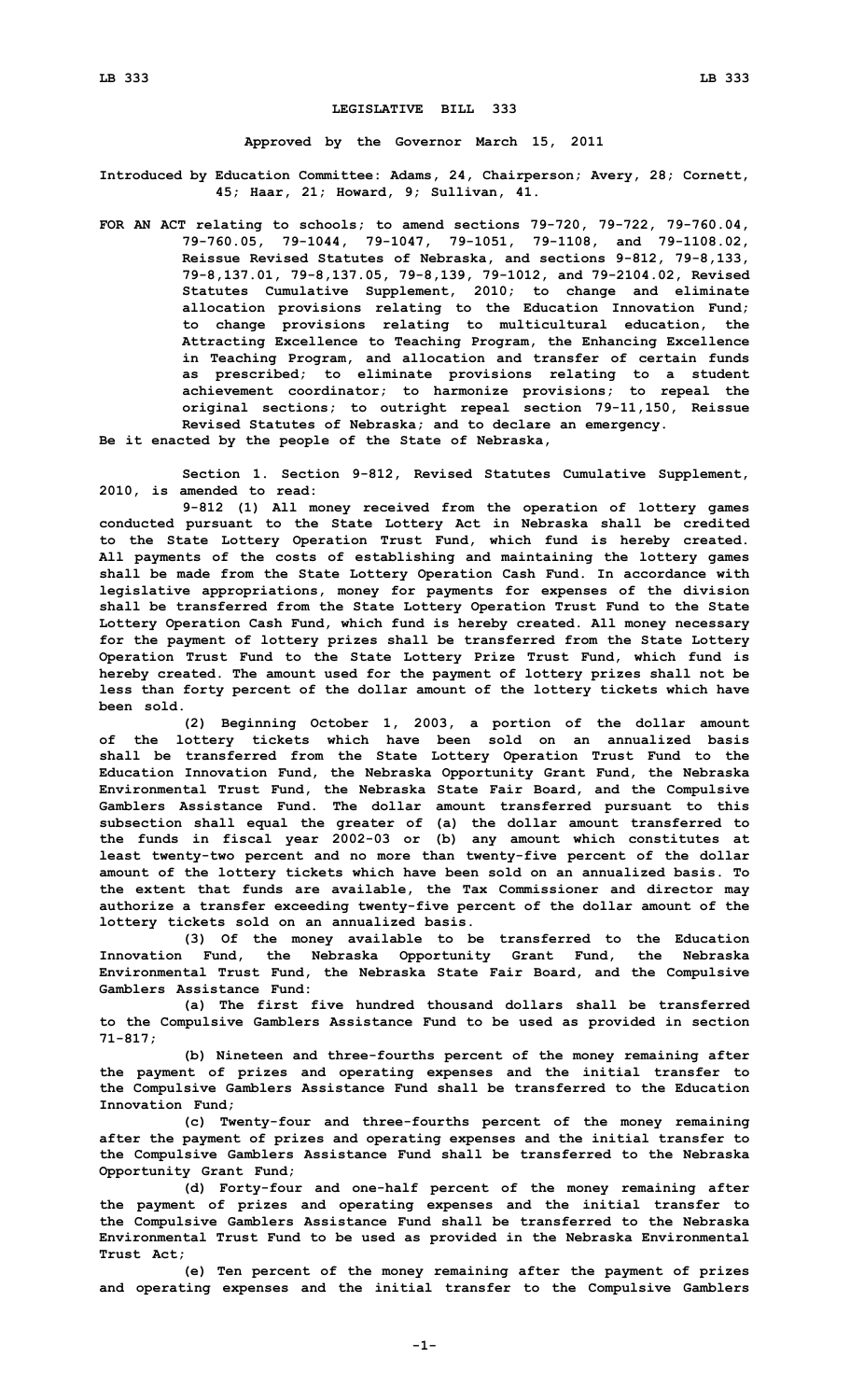**Assistance Fund shall be transferred to the Nebraska State Fair Board if the most populous city within the county in which the fair is located provides matching funds equivalent to ten percent of the funds available for transfer. Such matching funds may be obtained from the city and any other private or public entity, except that no portion of such matching funds shall be provided by the state. If the Nebraska State Fair ceases operations, ten percent of the money remaining after the payment of prizes and operating expenses and the initial transfer to the Compulsive Gamblers Assistance Fund shall be transferred to the General Fund; and**

**(f) One percent of the money remaining after the payment of prizes and operating expenses and the initial transfer to the Compulsive Gamblers Assistance Fund shall be transferred to the Compulsive Gamblers Assistance Fund to be used as provided in section 71-817.**

**(4)(a) The Education Innovation Fund is created. At least seventy-five percent of the lottery proceeds allocated to the Education Innovation Fund shall be available for disbursement.**

**(b) For fiscal year 2005-06, the Education Innovation Fund shall be allocated as follows: The first one million dollars shall be transferred to the School District Reorganization Fund, and the remaining amount shall be allocated to the General Fund after operating expenses for the Excellence in Education Council are deducted.**

**(c) For fiscal year 2006-07, the Education Innovation Fund shall be allocated as follows: The first two hundred fifty thousand dollars shall be transferred to the Attracting Excellence to Teaching Program Cash Fund to fund the Attracting Excellence to Teaching Program Act, the next one million dollars shall be transferred to the School District Reorganization Fund, and the amount remaining in the Education Innovation Fund shall be allocated, after administrative expenses, for distance education equipment and incentives pursuant to sections 79-1336 and 79-1337.**

**(d) For fiscal year 2007-08, the Education Innovation Fund shall be allocated as follows: The first five hundred thousand dollars shall be transferred to the Attracting Excellence to Teaching Program Cash Fund to fund the Attracting Excellence to Teaching Program Act, and the amount remaining in the Education Innovation Fund shall be allocated, after administrative expenses, for distance education equipment and incentives pursuant to sections 79-1336 and 79-1337.**

**(e) For fiscal year 2008-09, the Education Innovation Fund shall be allocated as follows: The first seven hundred fifty thousand dollars shall be transferred to the Attracting Excellence to Teaching Program Cash Fund to fund the Attracting Excellence to Teaching Program Act, and the amount remaining in the Education Innovation Fund shall be allocated, after administrative expenses, for distance education equipment and incentives pursuant to sections 79-1336 and 79-1337.**

**(f) For fiscal year 2009-10, the Education Innovation Fund shall be allocated as follows: Any amounts transferred to the Education Innovation Fund from the School District Reorganization Fund shall be returned to the School District Reorganization Fund first, the next one million dollars shall be transferred to the Excellence in Teaching Cash Fund to fund the Excellence in Teaching Act, and the amount remaining in the Education Innovation Fund shall be allocated, after administrative expenses, for distance education equipment and incentives pursuant to sections 79-1336 and 79-1337.**

**(g) (b) For fiscal years year 2010-11, through 2015-16, the Education Innovation Fund shall be allocated as follows: The first one million dollars shall be transferred to the Excellence in Teaching Cash Fund to fund the Excellence in Teaching Act, and the amount remaining in the Education Innovation Fund shall be allocated, after administrative expenses, for distance education equipment and incentives pursuant to sections 79-1336 and 79-1337.**

**(c) For fiscal year 2011-12, the Education Innovation Fund shall be allocated as follows: (i) The first two hundred twenty-five thousand dollars shall be transferred to the Excellence in Teaching Cash Fund to fund the Attracting Excellence to Teaching Program; (ii) the next three million three hundred sixty-five thousand nine hundred sixty-two dollars shall be distributed to school districts as grants pursuant to the Early Childhood Education Grant Program; (iii) the next two million one hundred seventy-five thousand six hundred seventy-three dollars shall be distributed to local systems as grants for approved accelerated or differentiated curriculum programs for students identified as learners with high ability pursuant to section 79-1108.02; (iv) the next four hundred ninety-one thousand five hundred forty-one dollars shall be used by the State Department of Education for the development of an integrated early childhood, elementary, secondary, and postsecondary student information system; (v) the next four hundred**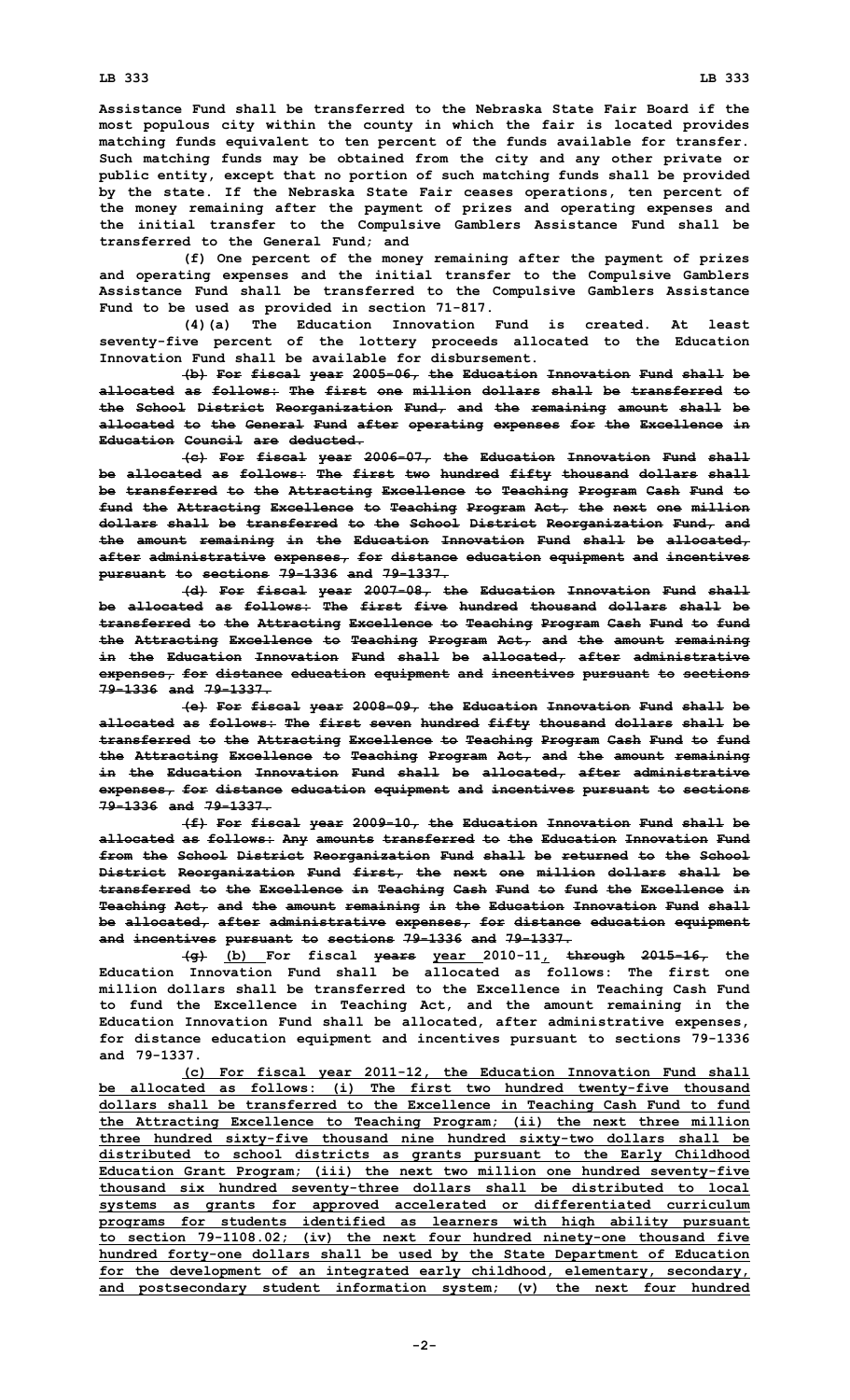**fifty thousand dollars shall fund the Center for Student Leadership and Extended Learning Act; (vi) the next one hundred fourteen thousand six hundred twenty-nine dollars shall fund the multicultural education program created under section 79-720; (vii) the next one hundred twenty-three thousand four hundred sixty-eight dollars shall be used by the department to employ persons to investigate and prosecute alleged violations as provided in section 79-868; and (viii) the amount remaining shall be allocated, after administrative expenses, for distance education equipment and incentives pursuant to sections 79-1336 and 79-1337.**

**(d) For fiscal year 2012-13, the Education Innovation Fund shall be allocated as follows: (i) The first forty-five thousand dollars shall be transferred to the Excellence in Teaching Cash Fund to fund the Attracting Excellence to Teaching Program; (ii) the next three million three hundred sixty-five thousand nine hundred sixty-two dollars shall be distributed to school districts as grants pursuant to the Early Childhood Education Grant Program; (iii) the next two million one hundred seventy-five thousand six hundred seventy-three dollars shall be distributed to local systems as grants for approved accelerated or differentiated curriculum programs for students identified as learners with high ability pursuant to section 79-1108.02; (iv) the next one hundred eight thousand one hundred thirty-six dollars shall be used by the department for the development of an integrated early childhood, elementary, secondary, and postsecondary student information system; (v) the next four hundred fifty thousand dollars shall fund the Center for Student Leadership and Extended Learning Act; (vi) the next one hundred fourteen thousand six hundred twenty-nine dollars shall be used by the department to fund the multicultural education program created under section 79-720; (vii) the next one hundred twenty-three thousand four hundred sixty-eight dollars shall be used by the department to employ persons to investigate and prosecute alleged violations as provided in section 79-868; and (viii) the amount remaining shall be allocated, after administrative expenses, for distance education equipment and incentives pursuant to sections 79-1336 and 79-1337.**

**(e) For fiscal years 2013-14 through 2015-16, the Education Innovation Fund shall be allocated as follows: (i) The first one million dollars shall be transferred to the Excellence in Teaching Cash Fund to fund the Excellence in Teaching Act; (ii) the next allocation shall be distributed to local systems as grants for approved accelerated or differentiated curriculum programs for students identified as learners with high ability pursuant to section 79-1108.02 in an aggregated amount up to the amount distributed in the prior fiscal year for such purposes increased by the basic allowable growth rate pursuant to section 79-1025; (iii) the next allocation shall be used by the State Department of Education for the integrated early childhood, elementary, secondary, and postsecondary student information system in an aggregated amount up to the amount used in the prior fiscal year for such purposes increased by the basic allowable growth rate pursuant to section 79-1025; (iv) the next allocation shall fund the Center for Student Leadership and Extended Learning Act in an aggregated amount up to the amount used in the prior fiscal year for such purposes increased by the basic allowable growth rate pursuant to section 79-1025; (v) the next allocation shall be used by the department to fund the multicultural education program created under section 79-720 in an aggregated amount up to the amount used in the prior fiscal year for such purposes increased by the basic allowable growth rate pursuant to section 79-1025; (vi) the next allocation shall be used by the department to employ persons to investigate and prosecute alleged violations as provided in section 79-868 in an aggregated amount up to the amount used in the prior fiscal year for such purposes increased by the basic allowable growth rate pursuant to section 79-1025; and (vii) the amount remaining shall be allocated, after administrative expenses, for distance education equipment and incentives pursuant to sections 79-1336 and 79-1337.**

**(h) (f) For fiscal year 2016-17 and each fiscal year thereafter, the Education Innovation Fund shall be allocated, after administrative expenses, for education purposes as provided by the Legislature.**

**(i) The State Treasurer shall transfer ten million dollars from the Education Innovation Fund to the University Cash Fund on or before December 31, 2009, as directed by the budget administrator of the budget division of the Department of Administrative Services.**

**(5) Any money in the State Lottery Operation Trust Fund, the State Lottery Operation Cash Fund, the State Lottery Prize Trust Fund, or the Education Innovation Fund available for investment shall be invested by the state investment officer pursuant to the Nebraska Capital Expansion Act and the Nebraska State Funds Investment Act.**

**(6) Unclaimed prize money on <sup>a</sup> winning lottery ticket shall be retained for <sup>a</sup> period of time prescribed by rules and regulations. If no claim**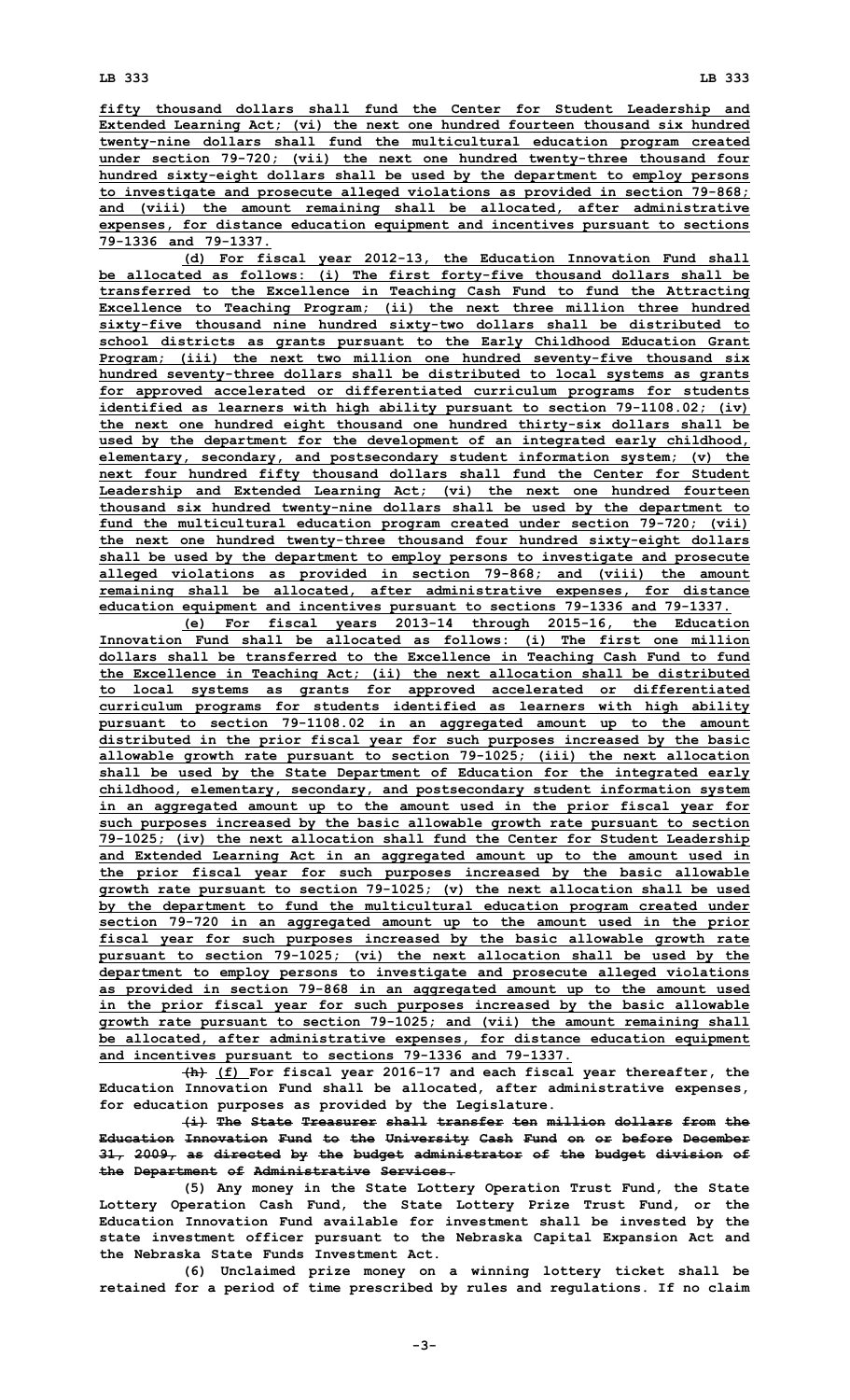**is made within such period, the prize money shall be used at the discretion of the Tax Commissioner for any of the purposes prescribed in this section.**

**Sec. 2. Section 79-720, Reissue Revised Statutes of Nebraska, is amended to read:**

**79-720 (1) Each school district, in consultation with the State Department of Education, shall develop for incorporation into all phases of the curriculum of grades kindergarten through twelve <sup>a</sup> multicultural education program.**

**(2) The department shall create and distribute recommended multicultural education curriculum guidelines to all school districts. Each district shall create its own multicultural education program based on such recommended guidelines. Each program shall be reviewed and, if within the guidelines, approved by the department, and <sup>a</sup> copy of each such program shall be on file with the department.**

**(3) The process of implementation of the multicultural education program shall begin in school year 1993-94, and such process shall be completed in school year 1994-95. The multicultural education program shall be integrated into the curriculum of each district each school year thereafter.**

**(4) (3) The incorporation of the multicultural education program into the curriculum of each district shall not change (a) the number of instructional hours prescribed for elementary and high school students or (b) the number of instructional hours dedicated to the existing curriculum of each district.**

**Sec. 3. Section 79-722, Reissue Revised Statutes of Nebraska, is amended to read:**

**79-722 In conjunction with the multicultural education program prescribed in section 79-720, the State Department of Education shall design <sup>a</sup> process for evaluating the implementation and effectiveness of each multicultural education program, including the collection of baseline data. The collection of baseline data for evaluating the implementation and effectiveness of each multicultural education program shall not include the testing, assessment, or evaluation of individual students' attitudes or beliefs. An evaluation of the implementation and effectiveness of each multicultural education program shall be conducted during the first quarter of the 1997-98 school year and every five school years. On or before November 1, 2013, and on or before November 1 every five years thereafter, the thereafter. The department shall report the results of each evaluation to the Clerk of the Legislature, the Education Committee of the Legislature, and the State Board of Education, and each school district. publish such report on <sup>a</sup> web site established by the department.**

**Sec. 4. Section 79-760.04, Reissue Revised Statutes of Nebraska, is amended to read:**

**79-760.04 (1) For each learning community, any educational service units that have member school districts that are part of such learning community shall develop and implement <sup>a</sup> joint plan to establish grade level standards and provide for developmentally appropriate assessment of students in grades kindergarten through three. The joint plan shall include, but not be limited to, the subject areas of reading and mathematics and shall be developed to measure student progress toward such standards.**

**(2) The coordinator appointed pursuant to section 79-11,150 and the State Department of Education shall provide assistance in the development of the standards and assessment described in subsection (1) of this section.**

**(3) School districts shall report data collected pursuant to the plan described in subsection (1) of this section to such educational service units. The data shall conform with the data collection procedures established for the student identifier system pursuant to section 79-760.05.**

**Sec. 5. Section 79-760.05, Reissue Revised Statutes of Nebraska, is amended to read:**

**79-760.05 (1) The State Board of Education shall implement <sup>a</sup> statewide system for tracking individual student achievement, using the student identifier system of the State Department of Education, that can be aggregated to track student progress by demographic characteristics, including, but not limited to, race, poverty, high mobility, attendance, and limited English proficiency, on available measures of student achievement which include, but need not be limited to, national assessment instruments and state assessment instruments. Such <sup>a</sup> system shall be designed so as to aggregate student data by available educational input characteristics, which may include class size, teacher education, teacher experience, special education, early childhood programs, federal programs, and other targeted education programs. School districts shall provide the department with individual student achievement data from assessment instruments required pursuant to section 79-760.03 in order to implement the statewide system.**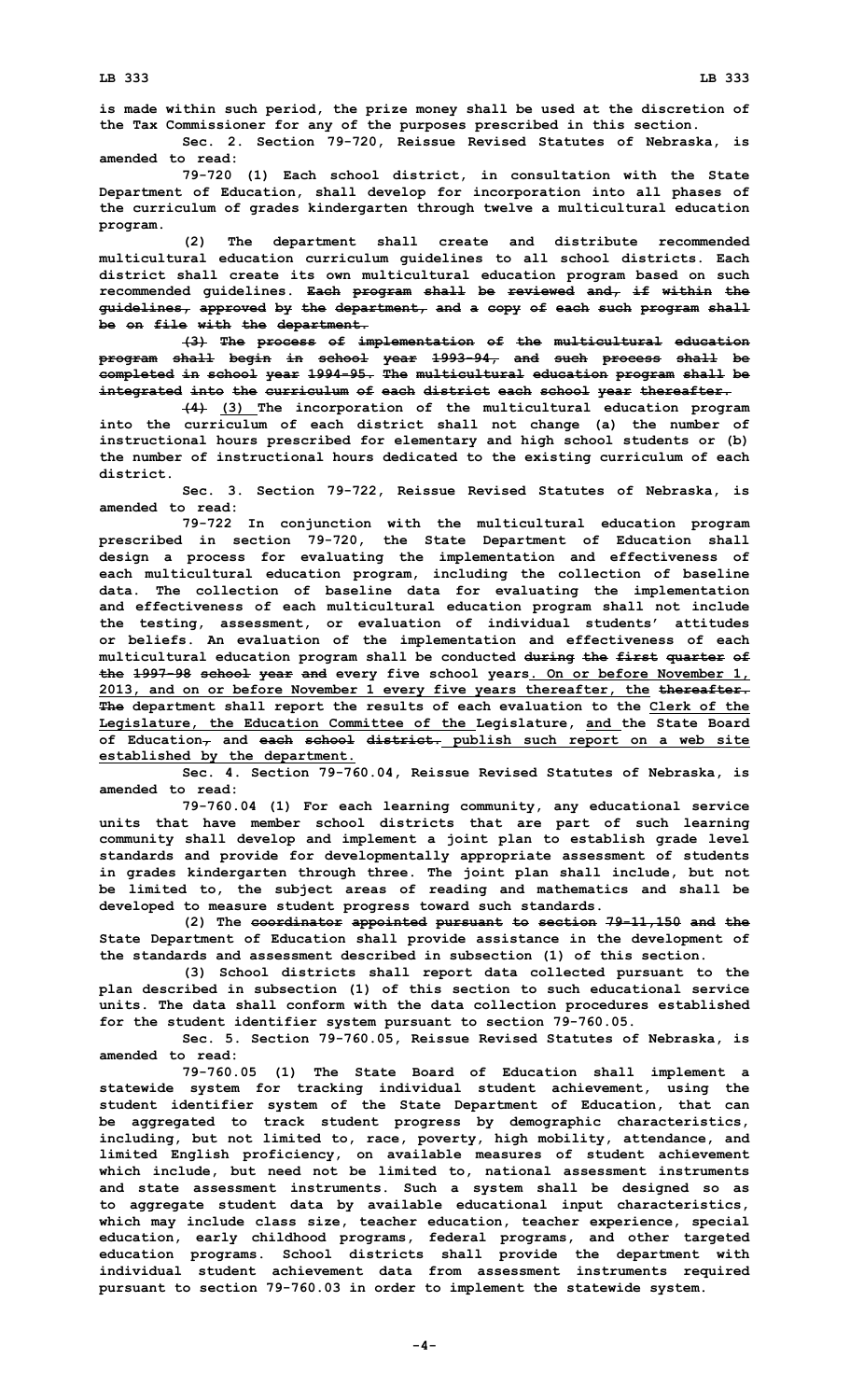**(2) The department and the coordinator appointed pursuant to section 79-11,150 shall annually analyze and report on student achievement for the state, each school district, and each learning community aggregated by the demographic characteristics described in subsection (1) of this section. The department shall report the findings to the Governor, the Legislature, school districts, educational service units, and each learning community. Such analysis shall include aggregated data that would indicate differences in achievement due to available educational input characteristics described in subsection (1) of this section. Such analysis shall include indicators of progress toward state achievement goals for students in poverty, limited English proficient students, and highly mobile students. according to the plan developed by the coordinator pursuant to section 79-11,150.**

**Sec. 6. Section 79-8,133, Revised Statutes Cumulative Supplement, 2010, is amended to read:**

**79-8,133 The Attracting Excellence to Teaching Program is created. For purposes of the Attracting Excellence to Teaching Program:**

**(1) Department means the State Department of Education;**

**(2) Eligible institution means <sup>a</sup> not-for-profit college or university which (a) is located in Nebraska, (b) is accredited by the North Central Association of Colleges and Schools, (c) has <sup>a</sup> teacher education program, and (d) if <sup>a</sup> privately funded college or university, has not opted out of the program pursuant to rules and regulations;**

**(3) Eligible student means an individual who (a) is <sup>a</sup> full-time student, (b) is enrolled in an eligible institution in an undergraduate or <sup>a</sup> graduate teacher education program working toward his or her initial certificate to teach in Nebraska, (c) if enrolled at <sup>a</sup> state-funded eligible institution, is <sup>a</sup> resident student as described in section 85-502 or, if enrolled in <sup>a</sup> privately funded eligible institution, would be deemed <sup>a</sup> resident student if enrolled in <sup>a</sup> state-funded eligible institution, and (d) for applicants applying for the first time on or after April 23, 2009, is <sup>a</sup> student majoring in <sup>a</sup> shortage area, and (e) for applicants applying to receive <sup>a</sup> loan during fiscal year 2011-12 or 2012-13, is <sup>a</sup> student who previously received <sup>a</sup> loan pursuant to the Attracting Excellence to Teaching Program in the fiscal year immediately preceding the fiscal year in which the new loan would be received;**

**(4) Full-time student means, in the aggregate, the equivalent of <sup>a</sup> student who in <sup>a</sup> twelve-month period is enrolled in twenty-four semester credit hours for undergraduate students or eighteen semester credit hours for graduate students of classroom, laboratory, clinical, practicum, or independent study course work;**

**(5) Majoring in <sup>a</sup> shortage area means pursuing <sup>a</sup> degree which will allow an individual to be properly endorsed to teach in <sup>a</sup> shortage area;**

**(6) Shortage area means <sup>a</sup> secular field of teaching for which there is <sup>a</sup> shortage, as determined by the department, of properly endorsed teachers at the time the borrower first receives funds pursuant to the program; and**

**(7) Teacher education program means <sup>a</sup> program of study approved by the State Board of Education pursuant to subdivision (5)(g) of section 79-318.**

**Sec. 7. Section 79-8,137.01, Revised Statutes Cumulative Supplement, 2010, is amended to read:**

**79-8,137.01 The Enhancing Excellence in Teaching Program is created. For purposes of the Enhancing Excellence in Teaching Program:**

**(1) Department means the State Department of Education;**

**(2) Eligible graduate program means <sup>a</sup> program of study offered by an eligible institution which results in obtaining <sup>a</sup> graduate degree;**

**(3) Eligible institution means <sup>a</sup> not-for-profit college or university which (a) is located in Nebraska, (b) is accredited by the North Central Association of Colleges and Schools, (c) has <sup>a</sup> teacher education program, and (d) if <sup>a</sup> privately funded college or university, has not opted out of the Enhancing Excellence in Teaching Program pursuant to rules and regulations;**

**(4) Eligible student means an individual who (a) is <sup>a</sup> certificated teacher employed to teach in an approved or accredited school in Nebraska, (b) is enrolled in an eligible graduate program, (c) if enrolled at <sup>a</sup> state-funded eligible institution, is <sup>a</sup> resident student as described in section 85-502 or, if enrolled in <sup>a</sup> privately funded eligible institution, would be deemed <sup>a</sup> resident student if enrolled in <sup>a</sup> state-funded eligible institution, and (d) is majoring in <sup>a</sup> shortage area, curriculum and instruction, <sup>a</sup> subject area in which the individual already holds <sup>a</sup> secular teaching endorsement, or <sup>a</sup> subject area that will result in an additional secular teaching endorsement which the superintendent of the school district or head administrator of the private, denominational, or parochial school employing the individual believes will be beneficial to the students of such school district or school as**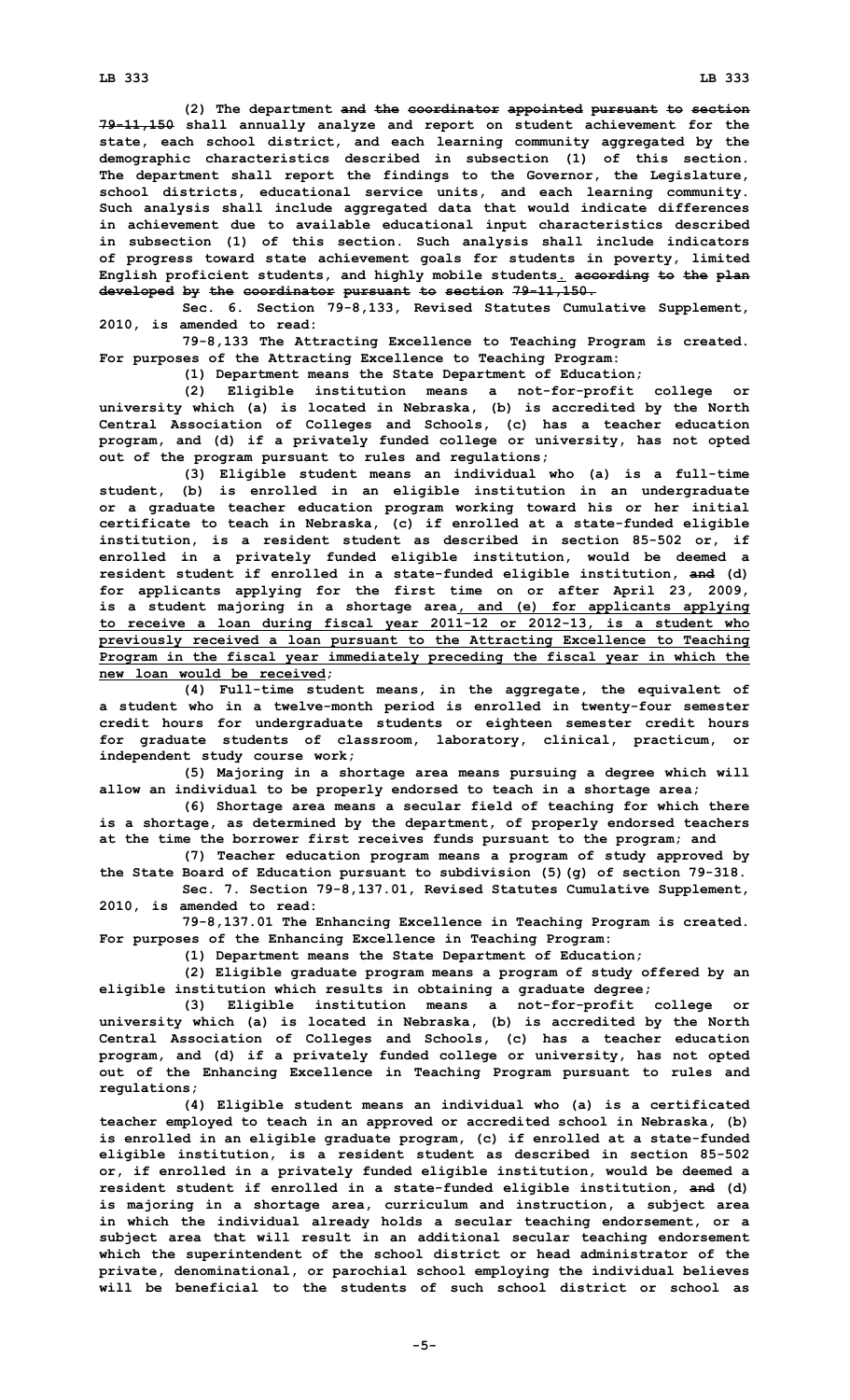**evidenced by <sup>a</sup> statement signed by the superintendent or head administrator, and (e) is applying for <sup>a</sup> loan pursuant to the Enhancing Excellence in Teaching Program to be received at <sup>a</sup> time other than during fiscal year 2011-12 or 2012-13;**

**(5) Majoring in <sup>a</sup> shortage area or subject area means pursuing <sup>a</sup> degree which will allow an individual to be properly endorsed to teach in such shortage area or subject area; and**

**(6) Shortage area means <sup>a</sup> secular field of teaching for which there is <sup>a</sup> shortage, as determined by the department, of properly endorsed teachers at the time the borrower first receives funds pursuant to the Enhancing Excellence in Teaching Program.**

**Sec. 8. Section 79-8,137.05, Revised Statutes Cumulative Supplement, 2010, is amended to read:**

**79-8,137.05 (1) The Excellence in Teaching Cash Fund is created. The fund shall consist of appropriations by the Legislature, transfers pursuant to section 9-812, and loan repayments, penalties, and interest payments received in the course of administering the Attracting Excellence to Teaching Program and the Enhancing Excellence in Teaching Program. The**

**(2) For all fiscal years except fiscal years 2011-12 and 2012-13, the department shall allocate on an annual basis up to four hundred thousand dollars in the aggregate of the funds to be distributed for the Attracting Excellence to Teaching Program to all eligible institutions according to the distribution formula as determined by rule and regulation. The eligible institutions shall act as agents of the department in the distribution of the funds for the Attracting Excellence to Teaching Program to eligible students. The remaining available funds shall be distributed by the department to eligible students for the Enhancing Excellence in Teaching Program.**

**(3) For fiscal years 2011-12 and 2012-13, the department shall allocate on an annual basis funds to be distributed for the Attracting Excellence to Teaching Program to all eligible institutions receiving applications from eligible students for loans to be received during such fiscal years. The distribution for each of fiscal years 2011-12 and 2012-13 shall be proportional based on the amounts applied for by eligible students at each institution, except that no more than one hundred percent of such amounts shall be distributed. The eligible institutions shall act as agents of the department in the distribution of the funds for the Attracting Excellence to Teaching Program to eligible students.**

**(4) Any money in the fund available for investment shall be invested by the state investment officer pursuant to the Nebraska Capital Expansion Act and the Nebraska State Funds Investment Act.**

**Sec. 9. Section 79-8,139, Revised Statutes Cumulative Supplement, 2010, is amended to read:**

**79-8,139 (1) Each eligible institution shall file an annual report with the department for the Attracting Excellence to Teaching Program and the Enhancing Excellence in Teaching Program for any fiscal year in which the eligible institution receives funding to distribute to students pursuant to either or both of such programs with the department containing such information as required by rule and regulation. On or before December 31, 2010, and on or before December 31 of each even-numbered year, thereafter, the department shall submit <sup>a</sup> report to the Governor, the Clerk of the Legislature, and the Education Committee of the Legislature on the status of the programs, the status of the borrowers, and the impact of the programs on the number of teachers in shortage areas in Nebraska and on the number of teachers receiving graduate degrees in teaching endorsement areas in Nebraska. Each report shall include information on an institution-by-institution basis, the status of borrowers, and <sup>a</sup> financial statement with <sup>a</sup> description of the activity of the Excellence in Teaching Cash Fund.**

**(2) Any report pursuant to this section which includes information about borrowers shall exclude confidential information or any other information which specifically identifies <sup>a</sup> borrower.**

**Sec. 10. Section 79-1012, Revised Statutes Cumulative Supplement, 2010, is amended to read:**

**79-1012 The School District Reorganization Fund is created. The fund shall be administered by the department. The fund shall consist of money transferred from the Education Innovation Fund and shall be used to provide payments to reorganized school districts pursuant to section 79-1011. Any unencumbered money remaining in the School District Reorganization Fund on July 1, 2011, shall be transferred to the Education Innovation Fund on such date. Any money remaining in the School District Reorganization Fund on July 1, 2013, shall be transferred to the Education Innovation Fund on such date. Any money in the School District Reorganization Fund available for investment shall be invested by the state investment officer pursuant to the Nebraska**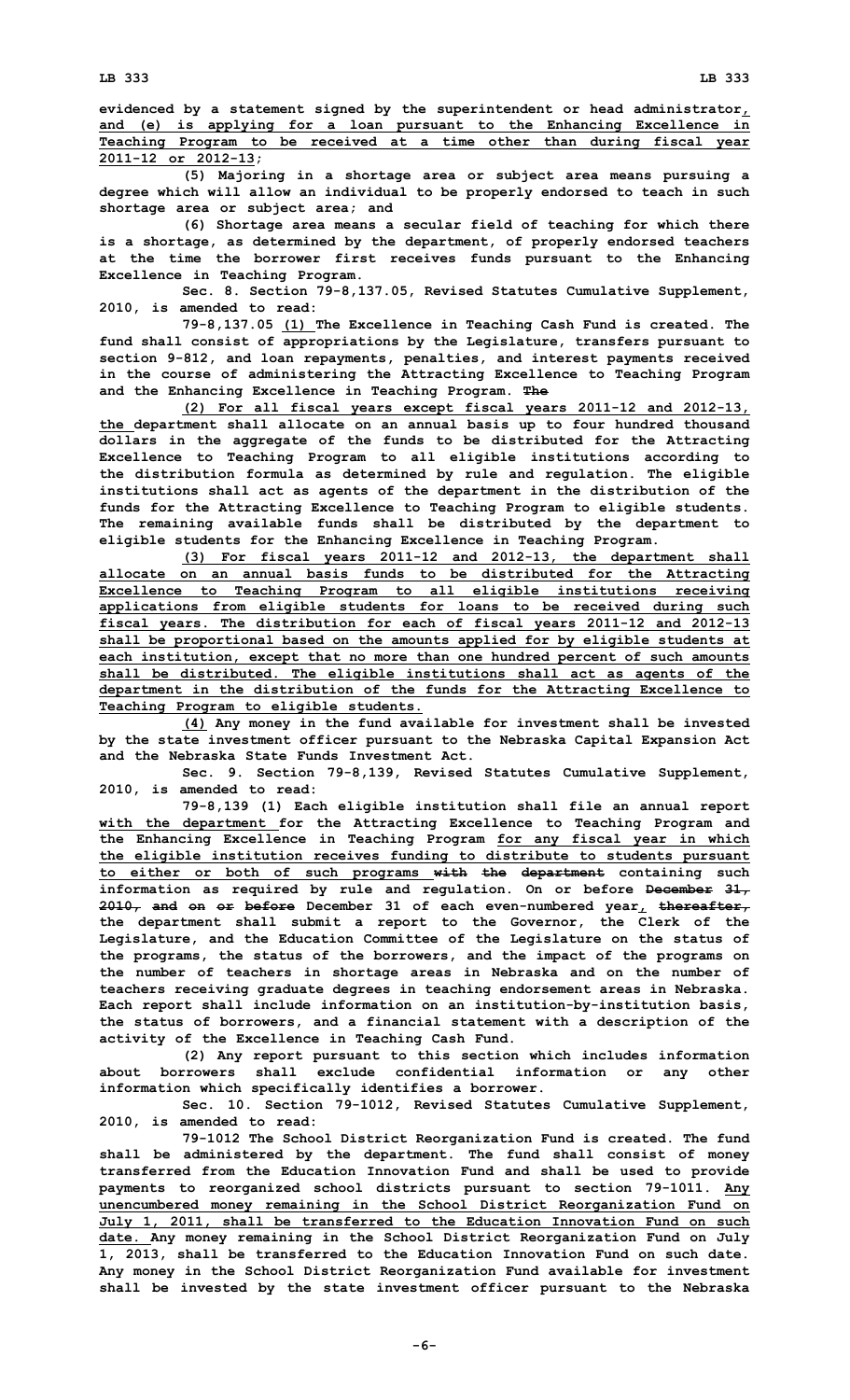**Capital Expansion Act and the Nebraska State Funds Investment Act.**

**Sec. 11. Section 79-1044, Reissue Revised Statutes of Nebraska, is amended to read:**

**79-1044 The forest reserve funds, annually paid into the state treasury by the United States Government under an act of Congress approved June 30, 1906, shall be distributed among the counties of the state entitled to the same for the benefit of the public schools and the public roads of such counties, based upon information provided by the United States Department of the Interior under the direction of the Commissioner of Education, in the following manner:**

**(1) The State Treasurer shall annually on the first Monday in July certify to the commissioner the amount of money received from the United States Government as Nebraska's proportionate share of the income from the forest reserves within the state for the most recent complete fiscal year; and**

**(2) The Board of Educational Lands and Funds shall annually on the first Monday in July make and deliver to the commissioner <sup>a</sup> certificate showing the counties entitled to share in the Forest Reserve Fund, together with the number of acres of forest reserves in each county; and**

**(3) (2) The commissioner shall, on or before August 5, make apportionment of such funds to such counties according to the number of acres of forest reserve in each county and certify the apportionment of each county to the county treasurer of the proper county and to the Director of Administrative Services. The director shall draw a warrant on the State Treasurer in favor of the various counties for the amount specified by the commissioner.**

**Sec. 12. Section 79-1047, Reissue Revised Statutes of Nebraska, is amended to read:**

**79-1047 The public grazing funds, annually paid to the state treasury by the United States Government under the federal Taylor Grazing Act, 43 U.S.C. 315i, as such act existed on May 8, 2001, shall be distributed among the counties of the state entitled to the same for the benefit of the school districts of such counties, based upon information provided by the United States Department of the Interior under the direction of the Commissioner of Education, in the following manner:**

**(1) The State Treasurer shall annually on the first Monday in July certify to the commissioner the amount of money received from the United States Government as Nebraska's proportionate share of the income from the grazing lands within the state for the most recent complete fiscal year; and**

**(2) The Board of Educational Lands and Funds shall annually on the first Monday in July make and deliver to the commissioner <sup>a</sup> certificate showing the counties entitled to share in the grazing fund, together with the number of acres of grazing land in each county; and**

**(3) (2) The commissioner shall, on or before August 5, make apportionment of such funds to such counties according to the number of acres of grazing land in each county and certify the apportionment of each county to the county treasurer of the proper county and to the Director of Administrative Services. The director shall draw a warrant on the State Treasurer in favor of the various counties for the amount so specified by the Commissioner of Education.**

**Sec. 13. Section 79-1051, Reissue Revised Statutes of Nebraska, is amended to read:**

**79-1051 The distribution of the funds received by the State Treasurer under section 79-1049 shall be made based upon information provided by the United States Department of the Interior under the direction of the Commissioner of Education in the following manner:**

**(1) The State Treasurer shall annually on the first Monday in July certify to the commissioner the amount of money received from the United States Government as Nebraska's proportionate share of the income from the leasing of lands acquired by the United States for flood control purposes; and (2) The commissioner shall ascertain by appropriate inquiry in what**

**counties the real estate on which lease rentals were paid was situated; and**

**(3) (2) The commissioner shall, on or before August 5, make apportionment of such fund to the counties entitled thereto in accordance with section 79-1050 and certify the apportionment of each county to the county treasurer of the proper county and to the Director of Administrative Services. The director shall draw a warrant on the State Treasurer in favor of the various counties for the amount specified by the commissioner.**

**Sec. 14. Section 79-1108, Reissue Revised Statutes of Nebraska, is amended to read:**

**79-1108 For school year 1997-98 and each school year thereafter, each Each school district shall identify learners with high ability and may provide accelerated or differentiated curriculum programs that will address**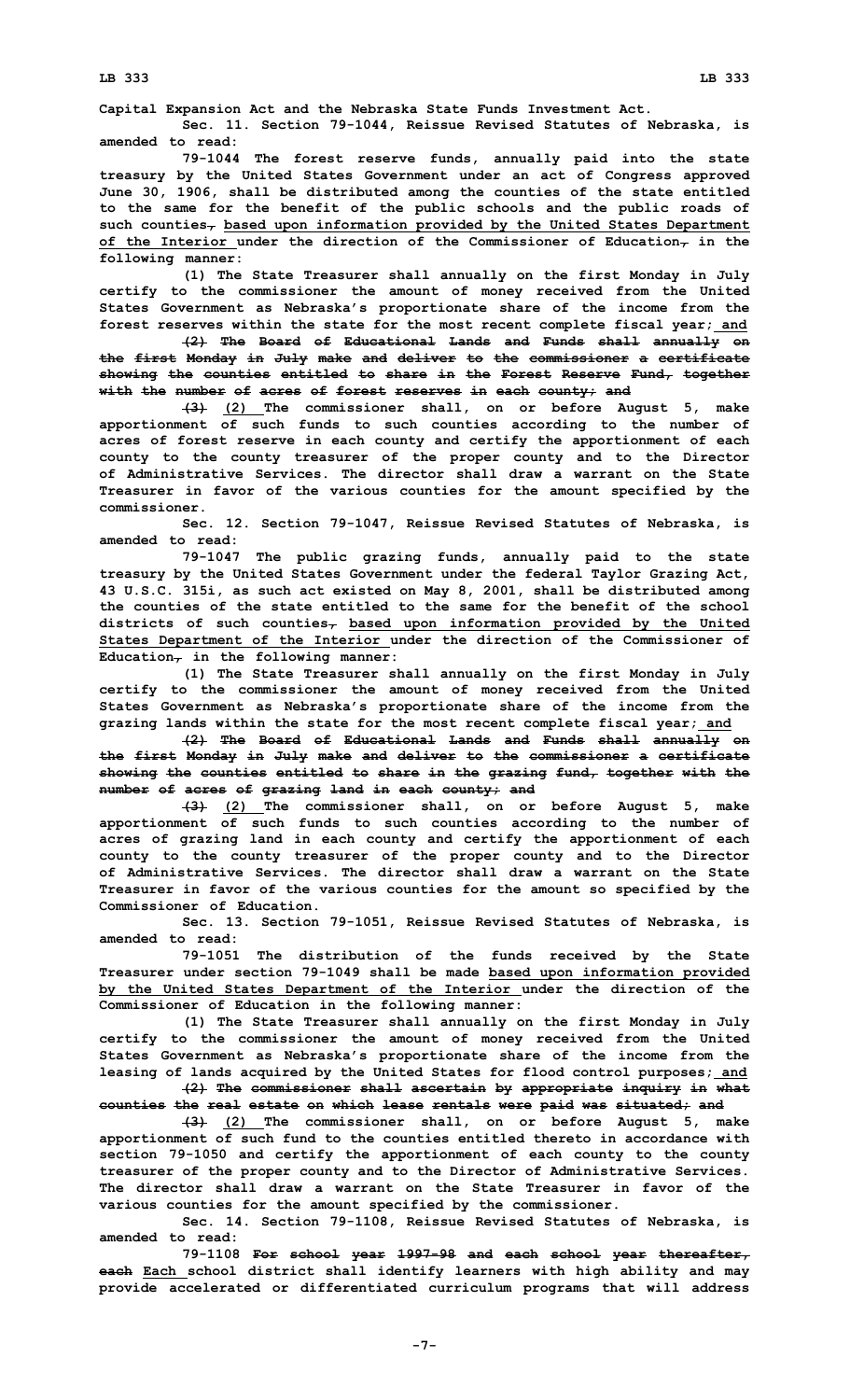**the educational needs of the identified students at levels appropriate for the abilities of those students. The accelerated or differentiated curriculum programs shall meet the standards of quality established by the department. Educational service units may identify learners with high ability and provide accelerated or differentiated curriculum programs for school districts. Any school district or educational service unit shall be eligible to apply for funds from the Education Innovation Fund to be used for development and improvement of the approved accelerated or differentiated curriculum programs of the district or educational service unit.**

**Sec. 15. Section 79-1108.02, Reissue Revised Statutes of Nebraska, is amended to read:**

**79-1108.02 (1) Beginning with school fiscal year 1998-99, the Legislature shall appropriate funds to be distributed by the department pursuant to subsections (2) and (3) of this section to local systems as defined in section 79-1003 annually on or before October 15. It is the intent of the Legislature to appropriate, for FY1998-99, six million dollars and, for FY1999-00 and each fiscal year thereafter, the amount of the previous year's appropriation increased by the percentage growth in identified participating students plus the basic allowable growth rate in section 79-1025, to carry out this section. The department shall distribute amounts from the Education Innovation Fund pursuant to section 9-812 for purposes of subsection (2) of this section to local systems as defined in section 79-1003 annually on or before October 15.(2) For school fiscal years through 2000-01, five percent of the appropriation under subsection (1) of this section shall be reserved for distribution as grants to local systems for startup costs as defined by the State Board of Education. The funds distributed pursuant to this subsection section shall be distributed based on <sup>a</sup> pro rata share of the eligible costs submitted in grant applications.**

**(3) (2) Local systems may apply to the department for base funds and matching funds pursuant to this section to be spent on approved accelerated or differentiated curriculum programs. Each eligible local system shall receive one-tenth of one percent of the appropriation as base funds plus <sup>a</sup> pro rata share of the remainder of the appropriation based on identified students participating in an accelerated or differentiated curriculum program, up to ten percent of the prior year's fall membership as defined in section 79-1003, as matching funds. Eligible local systems shall:**

**(a) Provide an approved accelerated or differentiated curriculum program for students identified as learners with high ability;**

**(b) Provide funds from other sources for the approved accelerated or differentiated curriculum program greater than or equal to fifty percent of the matching funds received pursuant to this subsection;**

**(c) Provide an accounting of the funds received pursuant to this section, funds required by subdivision (b) of this subsection, and the total cost of the program on or before August 1 of the year following the receipt of funds in <sup>a</sup> manner prescribed by the department, not to exceed one report per year;**

**(d) Provide data regarding the academic progress of students participating in the accelerated or differentiated curriculum program in <sup>a</sup> manner prescribed by the department, not to exceed one report per year; and**

**(e) Include identified students from Class <sup>I</sup> districts that are part of the local system in the accelerated or differentiated curriculum program.**

**If <sup>a</sup> local system will not be providing the necessary matching funds pursuant to subdivision (b) of this subsection, the local system shall request <sup>a</sup> reduction in the amount received pursuant to this subsection such that the local system will be in compliance with such subdivision. Local systems not complying with the requirements of this subsection shall not be eligible local systems in the following year.**

**Sec. 16. Section 79-2104.02, Revised Statutes Cumulative Supplement, 2010, is amended to read:**

**79-2104.02 Each learning community coordinating council shall use any funds received after January 15, 2011, pursuant to section 79-1241.03 for evaluation and research pursuant to plans developed by the learning community coordinating council with assistance from the educational service unit coordinating council and the student achievement coordinator and adjusted on an ongoing basis. The evaluation shall be conducted by one or more other entities or individuals who are not employees of the learning community and shall measure progress toward the goals and objectives of the learning community, which goals and objectives shall include closing academic achievement gaps based on socioeconomic status, and the effectiveness of the approaches used by the learning community or pilot project to reach such goals and objectives. Any research conducted pursuant to this section shall also be related to such goals and objectives. After the first full year of operation,**